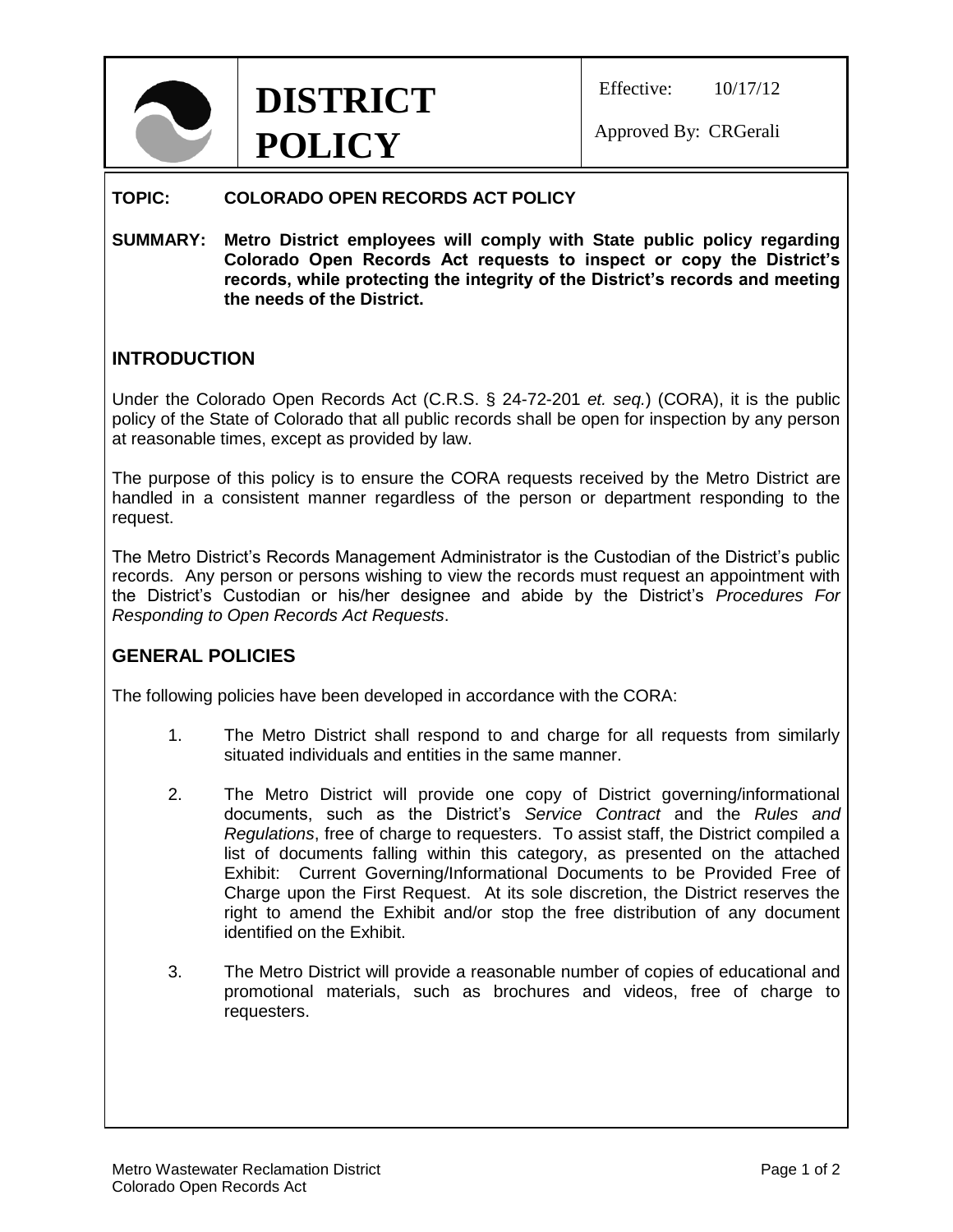- 4. In order to promote the Metro District's objectives and purposes, the District has determined it is necessary or desirable to provide or exchange records with the following entities free of charge, as a cost of doing business:
	- a. Individuals, businesses, and organizations under contract with the District;
	- b. Public or private entities seeking information regarding the location of District facilities, such as the Line Locate program;
	- c. Other wastewater treatment facilities;
	- d. Member Municipalities and Special Connectors of the District;
	- e. Members of the District Board of Directors;
	- f. Other governmental entities; and
	- g. Agencies and organizations, such as the National Association of Clean Water Agencies, Water Environmental Federation, Water Environment Research Foundation, and the like, of which the District is a member or with which the District has significant common interest.
- 5. If in the judgment of the Metro District, an entity identified in paragraph 4 above is seeking to inspect or copy records relating to ongoing, threatened, or potential litigation against the District, the District may, at its discretion, assess its normal charges to that entity for records relating to the litigation. Records not related to the litigation will still be provided to the entity free of charge.
- 6. All other requests for inspection or copying of Metro District records will be handled under the District's "*Procedures for Responding to Open Records Act Requests*."

## **PROCEDURES FOR RESPONDING TO OPEN RECORDS REQUESTS**

The Metro District may from time to time update the *Procedures for Responding to Open Records Act Requests* which are to be followed for all CORA requests for inspecting or copying District records.

Colorado Open Records Act Policy 10-17-12.docx